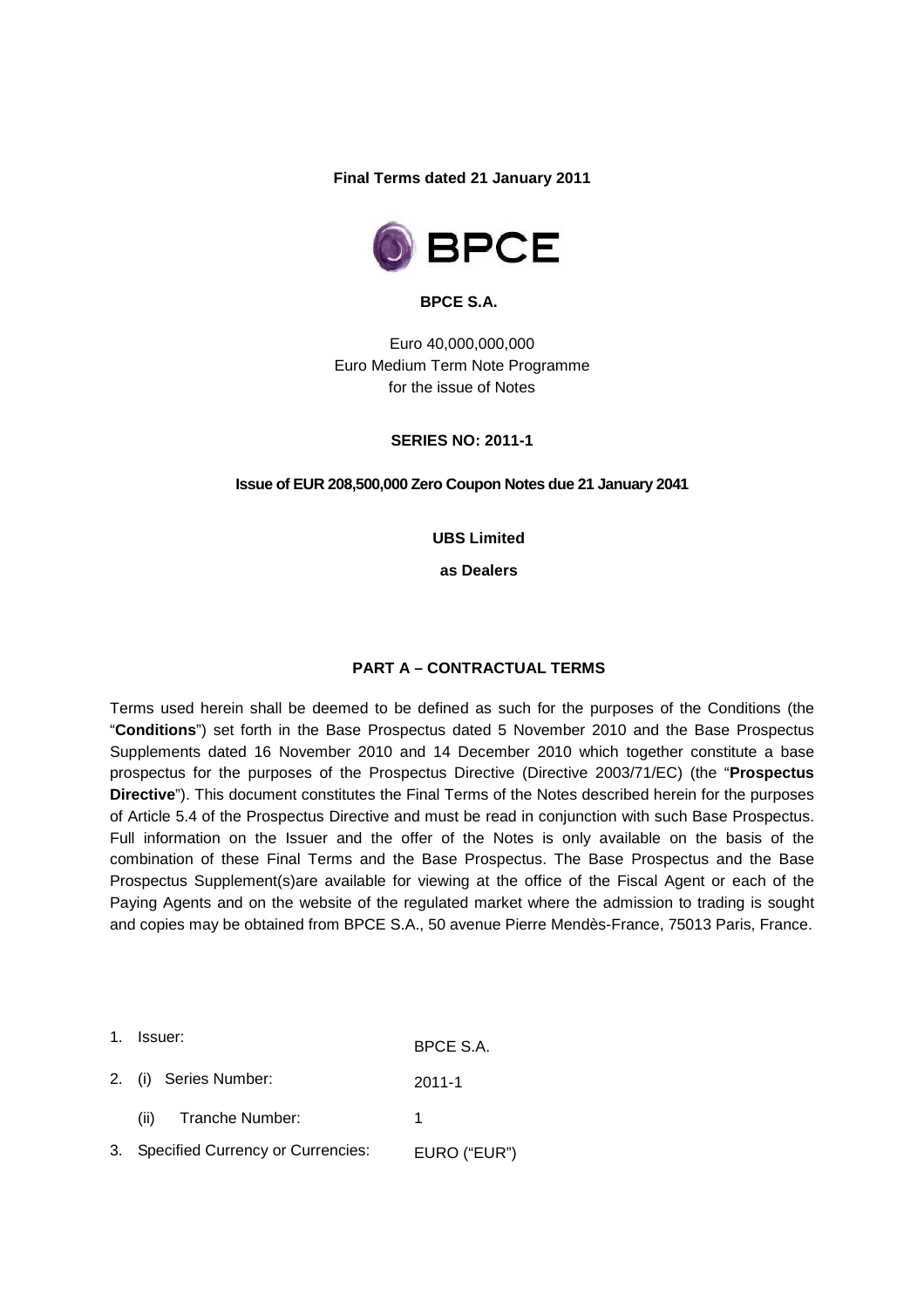4. Aggregate Nominal Amount of Notes admitted to trading:

|       | (i)                                                    | Series:                                                                              | EUR 208,500,000                                                                                                                                                       |  |  |
|-------|--------------------------------------------------------|--------------------------------------------------------------------------------------|-----------------------------------------------------------------------------------------------------------------------------------------------------------------------|--|--|
|       | (ii)                                                   | Tranche:                                                                             | EUR 208,500,000                                                                                                                                                       |  |  |
| 5.    | <b>Issue Price:</b>                                    |                                                                                      | 21.60602218 per cent. of the Aggregate Nominal Amount                                                                                                                 |  |  |
| 6.    | Specified Denomination(s):                             |                                                                                      | EUR 100,000                                                                                                                                                           |  |  |
| 7.    | (i)                                                    | <b>Issue Date:</b>                                                                   | 21 January 2011                                                                                                                                                       |  |  |
| Date: | (ii)                                                   | <b>Interest Commencement</b>                                                         | <b>Issue Date</b>                                                                                                                                                     |  |  |
| 8.    | <b>Maturity Date:</b>                                  |                                                                                      | 21 January 2041, subject to adjustment in accordance<br>with the Following Business Day Convention                                                                    |  |  |
| 9.    | <b>Interest Basis:</b>                                 |                                                                                      | Zero Coupon                                                                                                                                                           |  |  |
|       | 10. Redemption/Payment Basis:<br>Redemption at par     |                                                                                      |                                                                                                                                                                       |  |  |
|       | 11. Change of Interest or<br>Redemption/Payment Basis: |                                                                                      | Not Applicable                                                                                                                                                        |  |  |
|       | 12. Put/Call Options:                                  |                                                                                      | <b>Issuer Call</b>                                                                                                                                                    |  |  |
|       | 13. (i) Status of the Notes:                           |                                                                                      | Senior, Unsecured and Unsubordinated                                                                                                                                  |  |  |
|       | (ii)                                                   | Dates<br>0f<br>the<br>corporate<br>authorisations for issuance of<br>Notes obtained: | Decision of the Directoire of the Issuer dated 12 July 2010<br>and of Mr. Roland Charbonnel, Director Group Funding<br>and Investor Relations, dated 04 January 2011. |  |  |
|       | 14. Method of distribution:                            |                                                                                      | Non-syndicated                                                                                                                                                        |  |  |
|       |                                                        | PROVISIONS RELATING TO INTEREST (IF ANY) PAYABLE                                     |                                                                                                                                                                       |  |  |
|       |                                                        | 15. Fixed Rate Note Provisions                                                       | Not Applicable                                                                                                                                                        |  |  |
|       |                                                        | 16. Floating Rate Note Provisions                                                    | Not Applicable                                                                                                                                                        |  |  |
|       |                                                        | 17. Zero Coupon Note Provisions                                                      | Applicable                                                                                                                                                            |  |  |
|       | (i)                                                    | Amortisation Yield (Condition                                                        | 5.24 per cent. per annum                                                                                                                                              |  |  |
|       |                                                        | $6(e)(i)$ :                                                                          |                                                                                                                                                                       |  |  |
|       | (ii)                                                   | Day Count Fraction<br>(Condition                                                     | Actual/Actual - ICMA (Following Unadjusted)                                                                                                                           |  |  |
|       |                                                        | $5(a)$ :                                                                             |                                                                                                                                                                       |  |  |
|       | (iii)                                                  | Any other formula/basis of                                                           | Not Applicable                                                                                                                                                        |  |  |
|       |                                                        | determining amount payable:                                                          |                                                                                                                                                                       |  |  |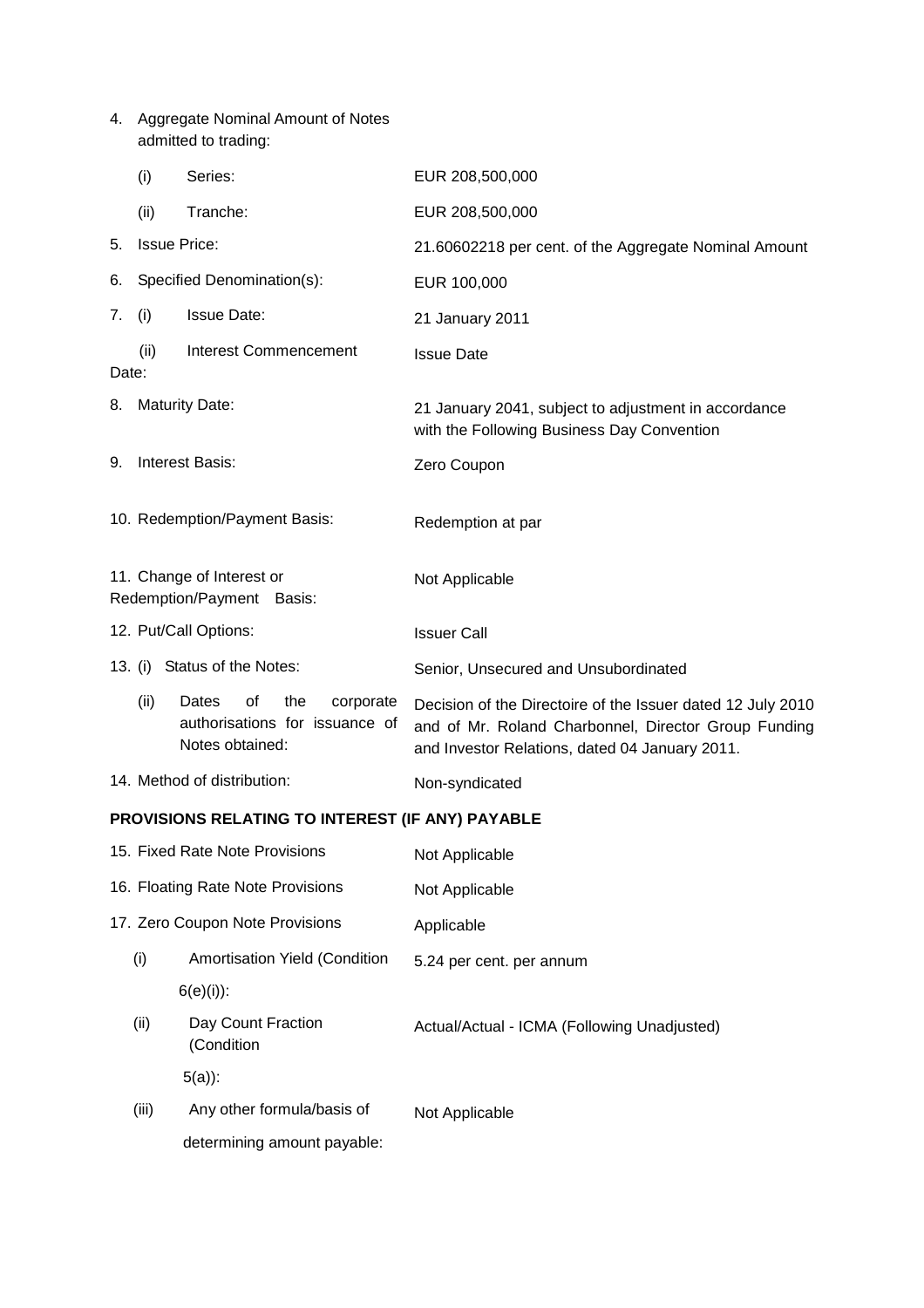- 18. Index-Linked Interest variable-linked interest Note Provisions Note/other Not Applicable
- 19. Dual Currency Note Provisions Not Applicable

# **PROVISIONS RELATING TO REDEMPTION**

| 20. Call Option                                                       | Applicable                                                                                                                                                                                                                                                                            |  |  |
|-----------------------------------------------------------------------|---------------------------------------------------------------------------------------------------------------------------------------------------------------------------------------------------------------------------------------------------------------------------------------|--|--|
| Optional Redemption Date(s):<br>(i)                                   | The Issuer may redeem the Notes, in whole but not in<br>part, on the Optional Redemption Dates as shown in the<br>Early Redemption Schedule below upon giving written<br>notice of at least five Business Days prior to such<br>Optional Redemption Date to the holders of the Notes. |  |  |
| (ii) Optional Redemption Amount(s)                                    | Early Redemption Schedule:                                                                                                                                                                                                                                                            |  |  |
| of each Note and method, if any, of<br>calculation of such amount(s): | Optional Redemption Date Optional Redemption Amount                                                                                                                                                                                                                                   |  |  |
|                                                                       | 21 January 2021<br>EUR 75,073,950.74<br>EUR 96,915,550.75<br>21 January 2026<br>21 January 2031<br>EUR 125,111,625.07<br>21 January 2036<br>EUR 161,510,909.31<br>21 January 2041<br>EUR 208,500,000.00                                                                               |  |  |
|                                                                       | (If any Optional Redemption Date is not a TARGET<br>Settlement Day the first following day shall be used which<br>is a TARGET Settlement Day, provided that, in such case,<br>no adjustment shall be made to the Optional Redemption<br>Amounts shown above.)                         |  |  |
| (iii)<br>If redeemable in part:                                       |                                                                                                                                                                                                                                                                                       |  |  |
| (a) Minimum Redemption<br>Amount                                      | Please see section 20 (ii)                                                                                                                                                                                                                                                            |  |  |
| to be redeemed:                                                       |                                                                                                                                                                                                                                                                                       |  |  |
| (b) Maximum Redemption                                                | Please see section 20 (ii)                                                                                                                                                                                                                                                            |  |  |
| Amount to be redeemed:                                                |                                                                                                                                                                                                                                                                                       |  |  |
| Notice period:<br>(iv)                                                | Eight Business Days prior to the Optional Redemption<br>Date to the holders of the Notes                                                                                                                                                                                              |  |  |
| 21. Put Option                                                        | Not Applicable                                                                                                                                                                                                                                                                        |  |  |
| 22. Final Redemption Amount of each<br><b>Note</b>                    | EUR 100,000 per Specified Denomination                                                                                                                                                                                                                                                |  |  |
| 23. Early Redemption Amount                                           |                                                                                                                                                                                                                                                                                       |  |  |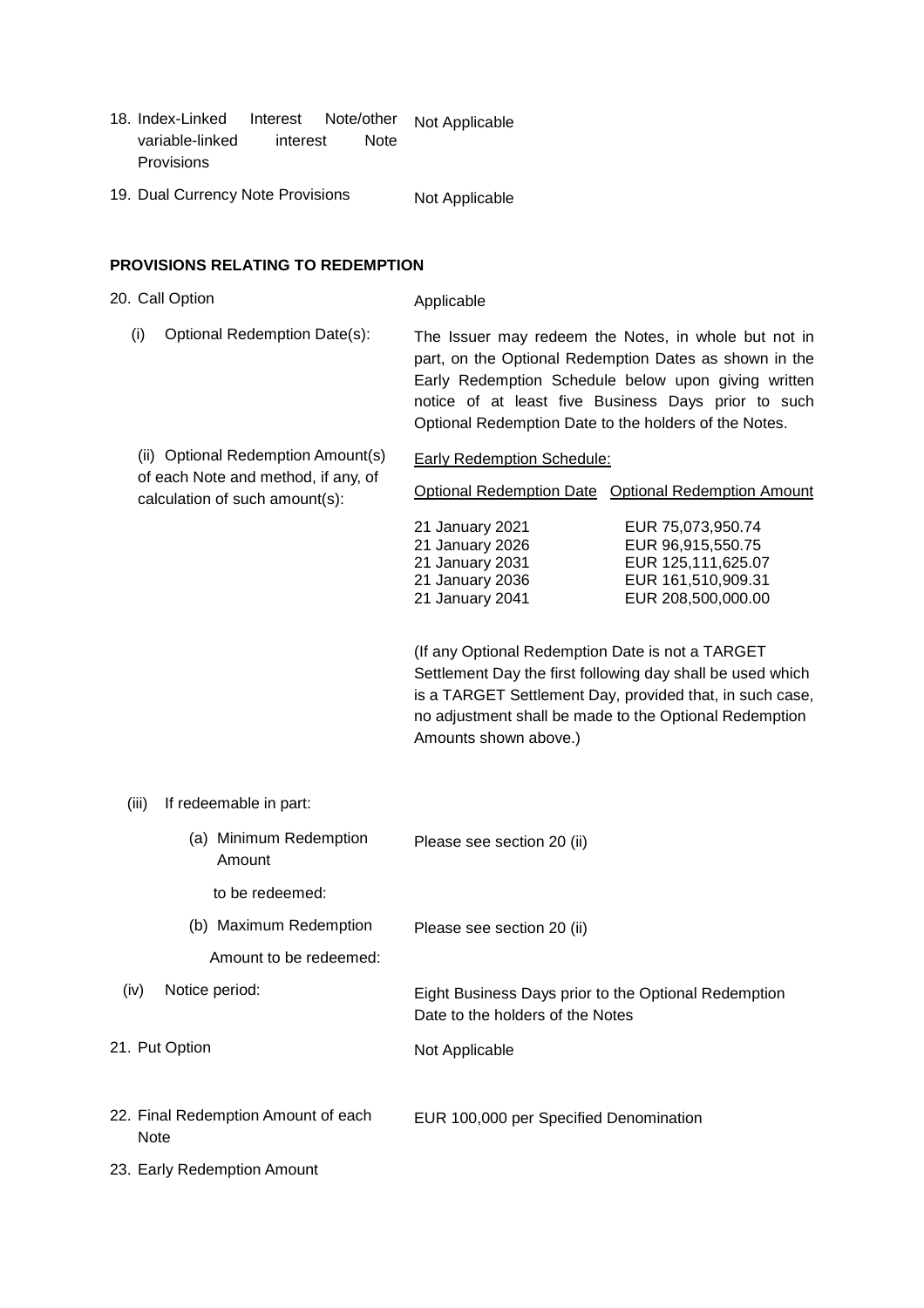- (i) Early Redemption Amount(s) of each Note payable on redemption for taxation reasons (Condition 6(f)), for illegality (Condition 6(j)) or on event of default (Condition 9) or other early redemption and/or the method of calculating the same (if required or if different from Not Applicable that set out in the Conditions):
- (ii) Redemption for taxation reasons permitted on days others than Interest Payment Yes Dates (Condition 6(f)):
- (iii) Unmatured Coupons to become void upon redemption (Materialised Bearer Notes only) (Condition 7(f)): early Not Applicable

## **GENERAL PROVISIONS APPLICABLE TO THE NOTES**

| 24. Form of Notes: |            |                                                                                                                                                                                               | <b>Dematerialised Notes</b>     |  |
|--------------------|------------|-----------------------------------------------------------------------------------------------------------------------------------------------------------------------------------------------|---------------------------------|--|
|                    | (i)        | Form of Dematerialised Notes:                                                                                                                                                                 | Bearer form (au porteur)        |  |
|                    | (ii)       | <b>Registration Agent:</b>                                                                                                                                                                    | Not Applicable                  |  |
|                    | (iii)      | Temporary Global Certificate:                                                                                                                                                                 | Not Applicable                  |  |
|                    | (iv)       | Applicable TEFRA exemption:                                                                                                                                                                   | Not Applicable                  |  |
|                    |            | 25. Financial Centre(s) or other special<br>provisions relating to Payment Dates:                                                                                                             | <b>TARGET</b>                   |  |
|                    |            | <b>Adjusted Payment Date:</b>                                                                                                                                                                 | The next following business day |  |
|                    | 26. Talons | for<br>future<br>Coupons<br>or<br>Receipts to be attached to Definitive<br>Notes (and dates on which such<br>Talons mature):                                                                  | Not Applicable                  |  |
|                    | pay:       | 27. Details relating to Partly Paid Notes:<br>amount of each payment comprising<br>the Issue Price and date on which<br>each payment is to be made and<br>consequences (if any) of failure to | Not Applicable                  |  |
|                    |            | 28. Details relating to Instalment Notes:<br>amount of each instalment, date on<br>which each payment is to be made:                                                                          | Not Applicable                  |  |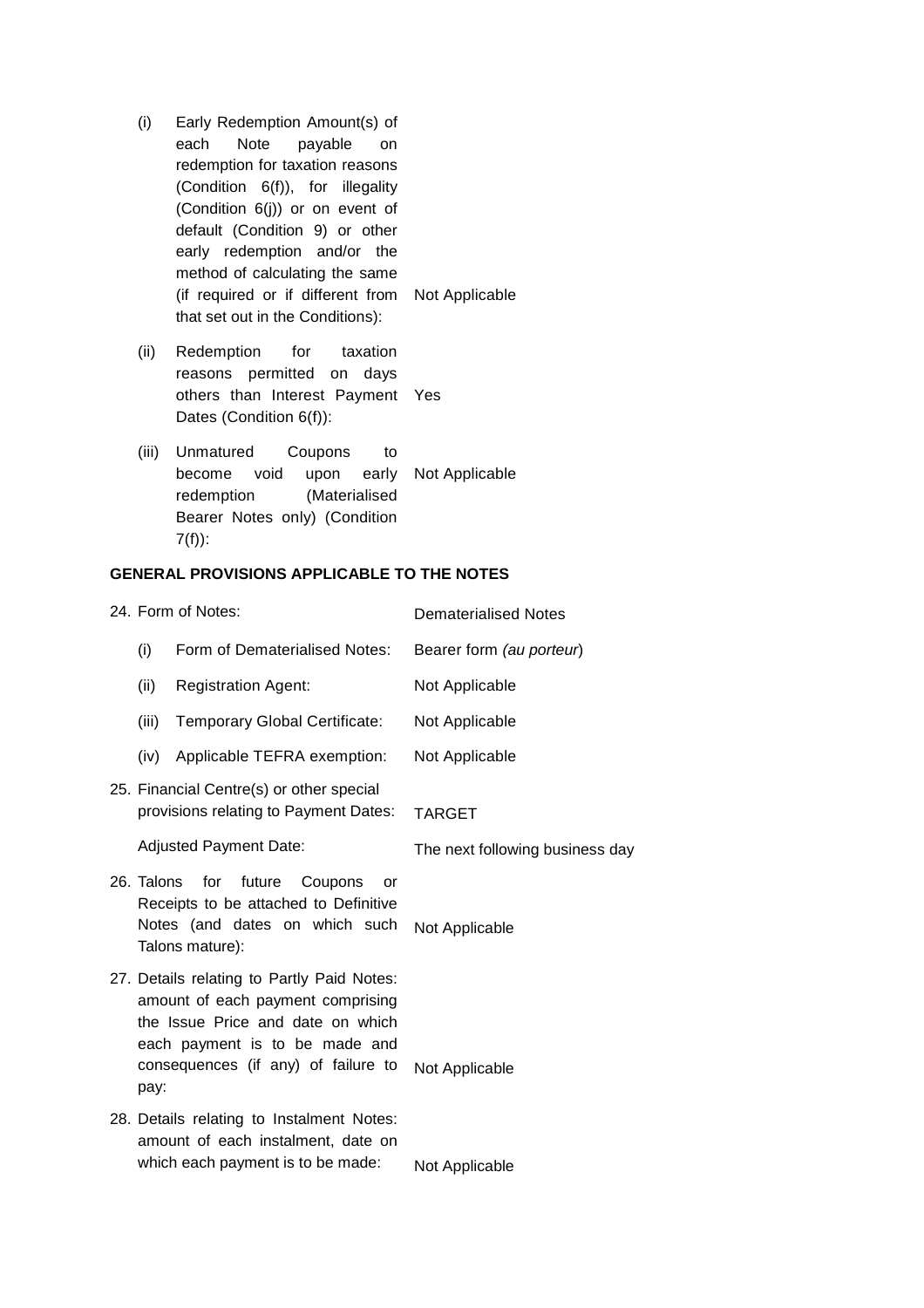| 29. Redenomination,<br>renominalisation<br>and reconventioning provisions:                                                       | Not Applicable                                                                                                                                                                                                                         |  |  |
|----------------------------------------------------------------------------------------------------------------------------------|----------------------------------------------------------------------------------------------------------------------------------------------------------------------------------------------------------------------------------------|--|--|
| 30. Consolidation provisions:                                                                                                    | Not Applicable                                                                                                                                                                                                                         |  |  |
| 31. Masse:                                                                                                                       | Applicable                                                                                                                                                                                                                             |  |  |
|                                                                                                                                  | The initial Representative will be:<br><b>BNP Paribas Securities Services</b><br><b>Global Corporate Trust</b><br>Les Grands Moulins de Pantin<br>9 rue du Débarcadère<br>93500 PANTIN<br>France<br>represented by Mr. Sylvain THOMAZO |  |  |
|                                                                                                                                  | The alternate Representative will be:<br>Sandrine D'HAUSSY<br>69 avenue Gambetta<br>94100 Saint Maur des Fossés<br>France                                                                                                              |  |  |
| 32. Other final terms:                                                                                                           | Not Applicable                                                                                                                                                                                                                         |  |  |
| <b>DISTRIBUTION</b>                                                                                                              |                                                                                                                                                                                                                                        |  |  |
| 33. (i) If<br>syndicated,<br>names<br>0f<br>Managers:                                                                            | Not Applicable                                                                                                                                                                                                                         |  |  |
| (ii) Stabilising Manager(s) (if any):                                                                                            | Not Applicable                                                                                                                                                                                                                         |  |  |
| (iii) Date of Subscription Agreement:                                                                                            | Not Applicable                                                                                                                                                                                                                         |  |  |
| 34. If non-syndicated, name and address<br>of Dealer:                                                                            | <b>UBS Limited</b><br>1 Finsbury Avenue London EC2M 2PP                                                                                                                                                                                |  |  |
| 35. Additional selling restrictions:                                                                                             | Not Applicable                                                                                                                                                                                                                         |  |  |
| 36. Commission and concession:                                                                                                   | Not Applicable                                                                                                                                                                                                                         |  |  |
| <b>GENERAL</b>                                                                                                                   |                                                                                                                                                                                                                                        |  |  |
| 37. The aggregate principal amount of<br>Notes issued has been translated<br>into Euro at the rate of [.] producing a<br>sum of: | Not Applicable                                                                                                                                                                                                                         |  |  |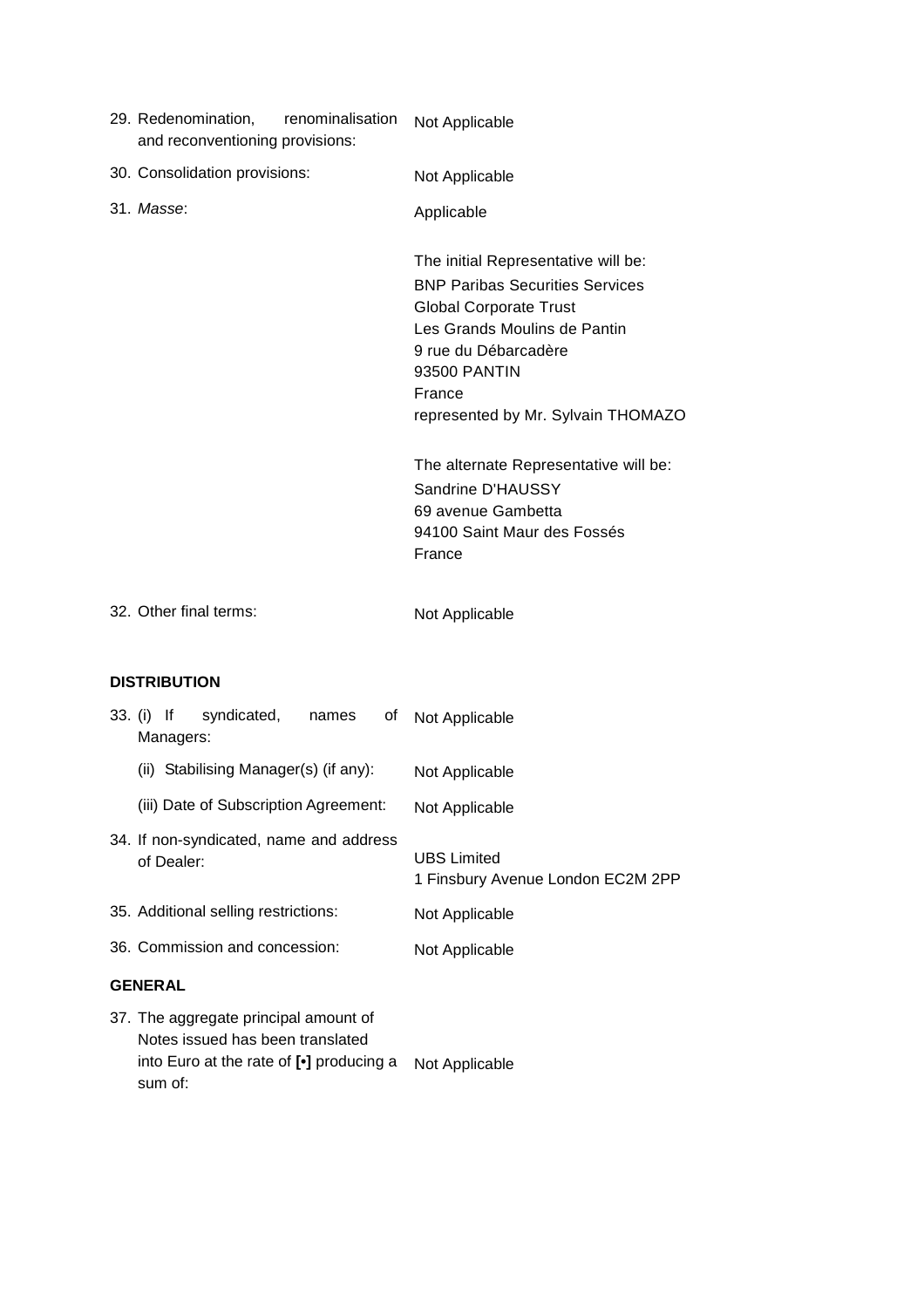## **PURPOSE OF FINAL TERMS**

These Final Terms comprise the final terms required for issue and admission to trading on Paris Stock Exchange of the Notes described herein pursuant to the Euro 40,000,000,000 Euro Medium Term Note Programme of BPCE S.A..

### **RESPONSIBILITY**

The Issuer accept responsibility for the information contained in these Final Terms.

Signed on behalf of BPCE S.A.:

Duly represented by:

Roland Charbonnel, Director Group Funding and Investor Relations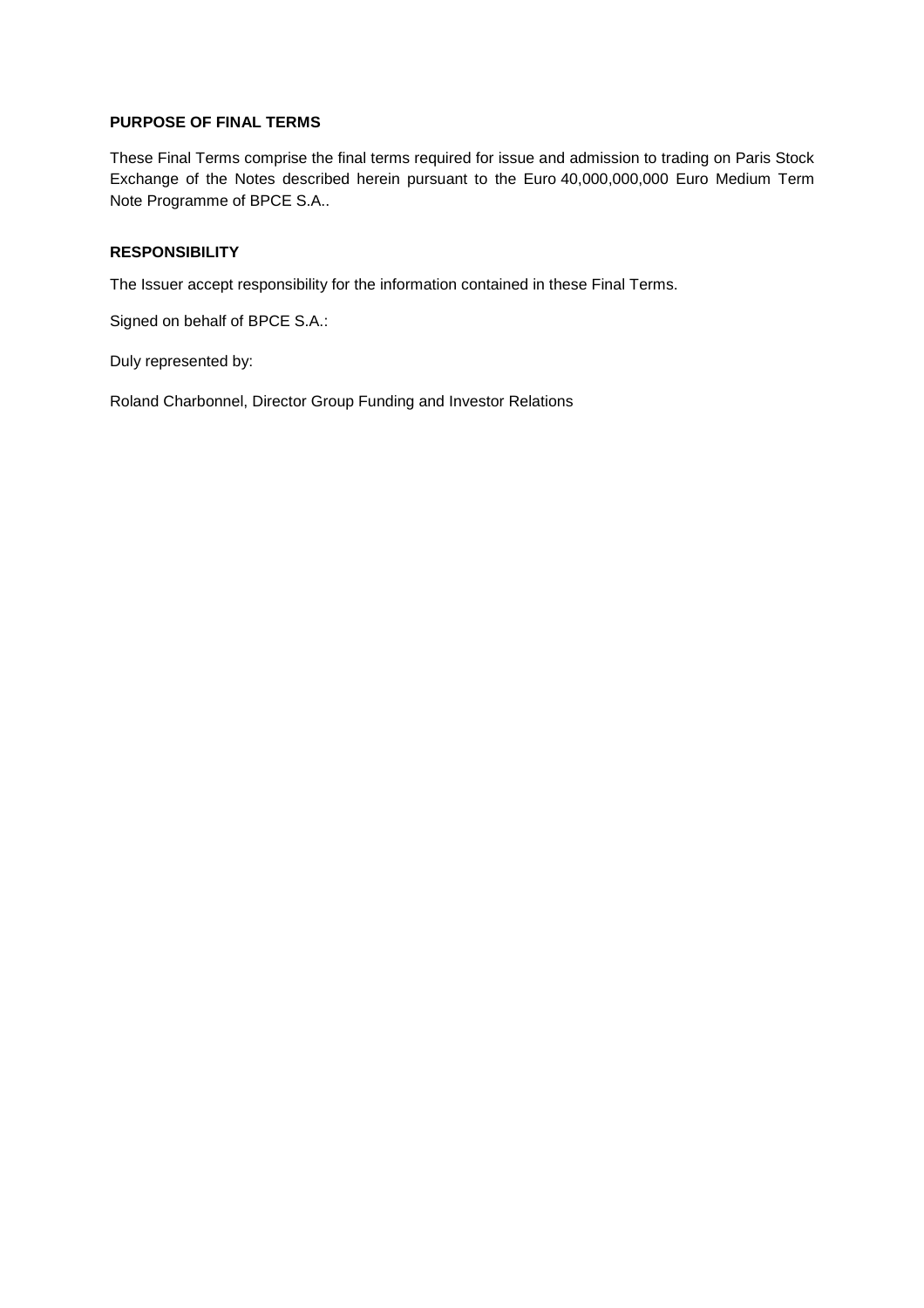#### **PART B – OTHER INFORMATION**

## **1 LISTING AND ADMISSION TO TRADING**

| Listing:<br>(i)                                                                                                                                               | Official list of the Paris Stock Exchange                                                                                                                         |
|---------------------------------------------------------------------------------------------------------------------------------------------------------------|-------------------------------------------------------------------------------------------------------------------------------------------------------------------|
| (ii) Admission to trading:                                                                                                                                    | Application has been made by the Issuer (or on its behalf)<br>for the Notes to be admitted to trading on Paris Stock<br>Exchange with effect from 21 January 2011 |
| (iii) Estimate of total expenses<br>related to admission to trading:                                                                                          | EUR 12,400                                                                                                                                                        |
| (iv) Other regulated markets on<br>which, to the knowledge of the<br>Issuer, securities of the same<br>class of the Notes are already<br>admitted to trading: | Not Applicable                                                                                                                                                    |

### **2. RATINGS**

Ratings:

Not Applicable

## **3. REASONS FOR THE OFFER, ESTIMATED NET PROCEEDS AND TOTAL EXPENSES\***

(i) Reasons for the offer: The net proceeds of the issue of the Unsubordinated Notes will be used for the Issuer's general corporate purposes unless otherwise specified in the relevant Final Terms.

### **4. Fixed Rate Notes only – YIELD**

Indication of yield: Not Applicable

### **8. OPERATIONAL INFORMATION**

ISIN Code: FR0010989079

Common Code: 057655291

Depositaries:

l

(i) Euroclear France to act as Central Depositary: Yes